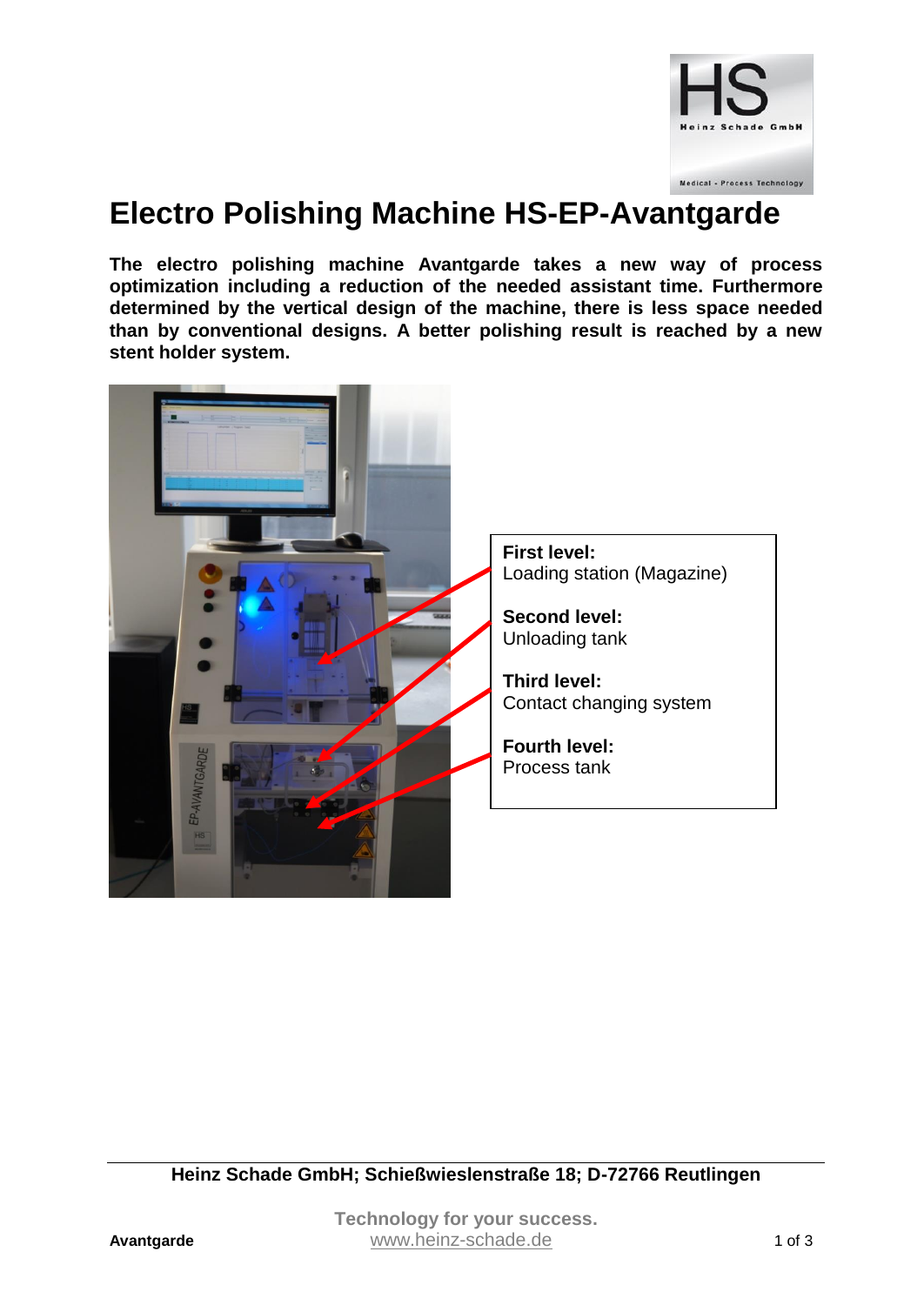

On the first level, the unworked stents get loaded in a changing magazine.

On the second level the finished stents get unloaded in a water bath which can be moved out from the front side of the machine.

On the third level is the automatic contact changing system.

On the fourth level, the electro polishing bath is placed.

The machine is completely closed and is also used as a collecting tank.





Water bath for unloading



**Stentholder** 

Process tank and contact changing system

The electrodes distance can be adjusted to the process. The machine is PC controlled and using a Master/Slave system. The steps are programmed by the including Software and get the commands to the machine. Because there is a user account control you can decide which user can create, delete or change programs.

The EP-Avantgarde complies with CE regulations.

**Heinz Schade GmbH; Schießwieslenstraße 18; D-72766 Reutlingen**